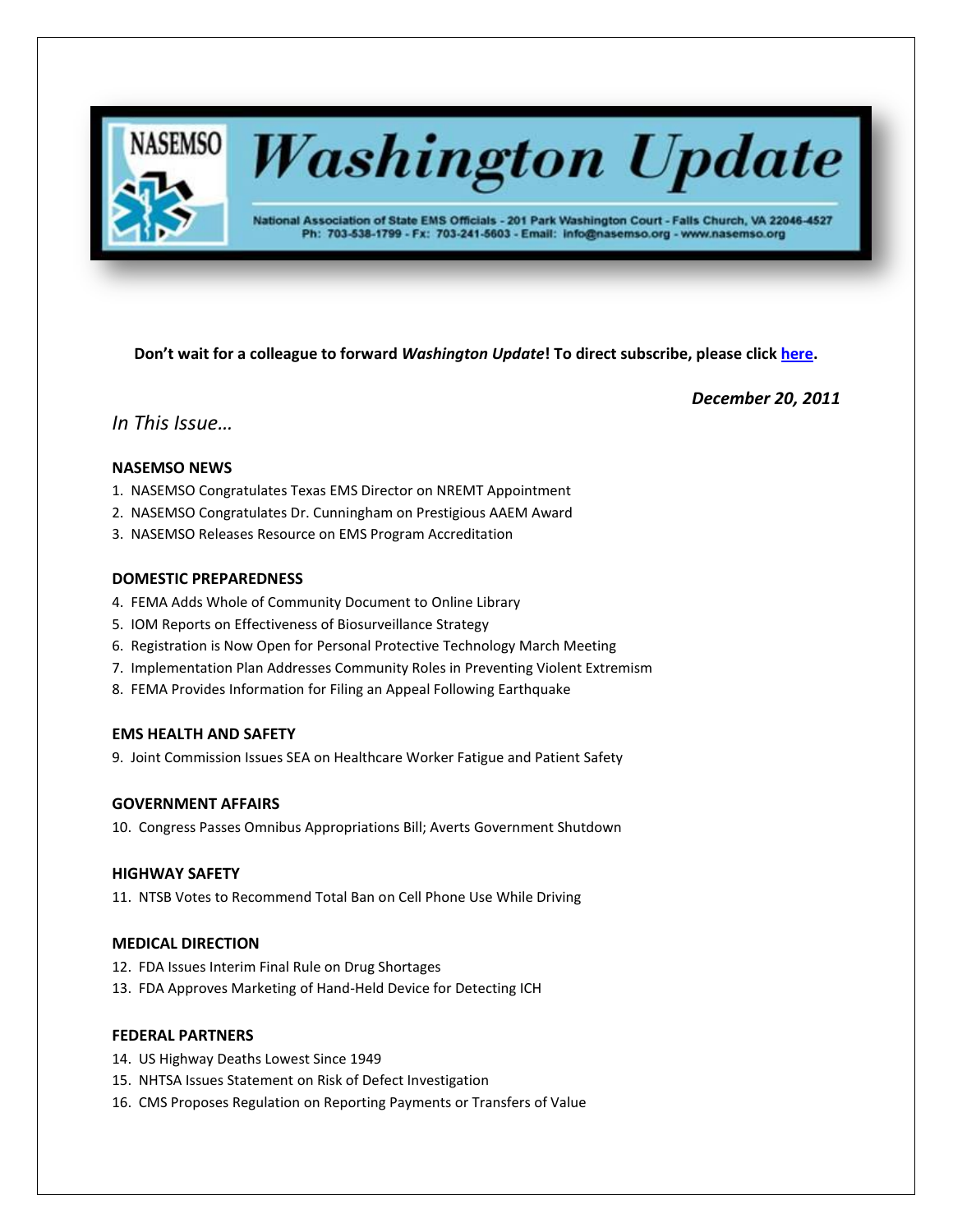## **INDUSTRY NEWS**

- 17. EMS Culture of Safety Draft 2 Available for Comment
- 18. Community Paramedic Handbook Available from Program Sponsors
- 19. Joint Commission Posts Field Review Opportunities

#### **INTERESTING ABSTRACTS OR WEBCASTS**

20. Empiric management of cyanide toxicity associated with smoke inhalation

21. Association of Direct Helicopter Versus Ground Transport and In-hospital Mortality in Trauma Patients

22. The Consequences of Noncompliance With Guidelines for Withholding or Terminating Resuscitation in Traumatic Cardiac Arrest Patients

23. Deliberations and recommendations of the Pediatric Emergency Mass Critical Care Task Force: Executive summary

24. Emergency Medical Services Response Time and Mortality in an Urban Setting

# **UPCOMING EVENTS**

## **\*\*\*STATEWIDE EMS CONFERENCES\*\*\***

**\*\*\*National Conferences and Special Meetings\*\*\***

## **1. NASEMSO Congratulates Texas EMS Director on NREMT Appointment**

The National Association of State EMS Officials (NASEMSO) congratulates Maxie Bishop, Texas State EMS Director, on his appointment to the Board of the National Registry of EMTs (NREMT). Bishop was nominated for the position by NASEMSO to replace former state EMS director Dan Manz.

#### **2. NASEMSO Congratulates Dr. Cunningham on Prestigious AAEM Award**

The National Association of State EMS Officials congratulates Dr. Carol Cunningham, Chairman of the organization's Medical Directors Council on being selected the 2012 recipient of the American Academy of Emergency Medicine's James Keaney Award. Named after the founder of AAEM, this award recognizes an individual who has made an outstanding contribution to AAEM. Nominees for this award must have 10 or more years' experience in emergency medicine clinical practice and must be an AAEM member.

#### **3. NASEMSO Releases New Resource on National EMS Program Accreditation**

NASEMSO's Education Agenda Implementation Team is frequently asked about the organization's support for national EMS program accreditation as described by the *EMS Education Agenda for the Future: A Systems Approach.* The I-Team has worked diligently to explain the process in a brand new reference*: Defining National EMS Program Accreditation*. The document is divided into the following sections: Background, Defining National Accreditation, The Relationship of National Accreditation to State Government, Rationale for EMS Community Support of the CoAEMSP, and Summary of National EMS Program Accreditation. The document also includes a chart that outlines compliance indicators with the *Education Agenda*. [Download the reference](http://www.nasemso.org/EMSEducationImplementationPlanning/documents/DefiningNationalEMSProgramAccreditationFINAL.pdf)…

#### **4. FEMA Adds Whole of Community Document to Online Library**

The Federal Emergency Management Agency (FEMA) announces "*A Whole Community Approach to Emergency Management: Principles, Themes, and Pathways for Action*" --a foundation for increasing individual preparedness and engaging with members of the community as collaborative resources to enhance the resiliency and security of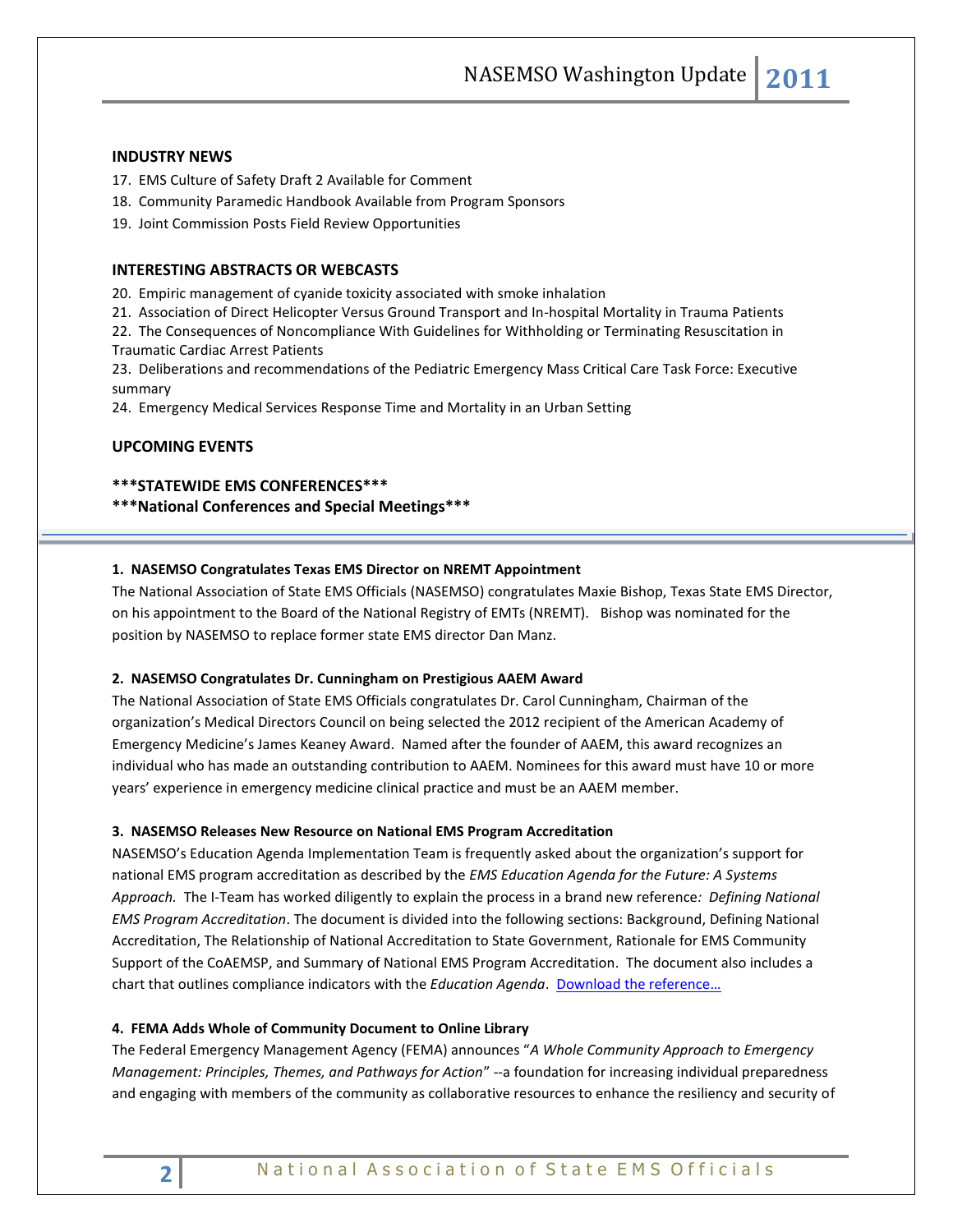our Nation through a Whole Community approach. The document is intended to promote greater understanding of the approach and to provide a strategic framework to guide all members of the emergency management community as they determine how to integrate Whole Community into their daily practices. For more [information…](http://www.fema.gov/library/viewRecord.do?id=4941)

In related news, as 2011 – one of the most active years for disasters in recent history – comes to a close and Americans get ready to ring in a new year, FEMA is encouraging all Americans to Resolve to be Ready in the new year by making a resolution to be prepared for emergencies. As a recent report by the National Climatic Data Center highlights, 2011 has seen more billion-dollar natural disasters than any year on record. This year alone, the U.S. experienced its first hurricane landfall since 2008, the most deadly series of tornadoes since the 1950s, significant earthquakes and severe flooding – hazards that impacted every region of the country. All of these events have served as important reminders that disasters can strike anytime, anywhere, and being prepared is one of the most effective things we can do to protect our homes, businesses and loved ones. FEMA has kicked off its annual campaign, *Resolve to be Ready in 2012*, which urges Americans to make preparedness a priority during the holiday season by making a new year's resolution to be ready for disasters or by thinking about preparedness tools for last minute gift ideas. For more information...

## **5. IOM Reports on Effectiveness of Biosurveillance Strategy**

After the September 11, 2001, terrorist attacks and subsequent anthrax mailings, the U.S. government prioritized a biosurveillance strategy aimed at detecting, monitoring, and characterizing national security health threats in human and animal populations, food, water, agriculture, and the environment. A variety of agencies share biosurveillance responsibilities, and efforts have been made to improve national biosurveillance through data exchanges and collaboration. However, gaps and challenges in biosurveillance efforts and integration of biosurveillance activities remain. September 8-9, 2011, the IOM held a workshop to explore the informationsharing and collaboration processes needed for the nation's integrated biosurveillance strategy. Presenters at the workshop examined the strengths and limitations of different models of information analysis, control, and distribution; considered examples and lessons learned from other similar information sharing collaborations; explored approaches to developing an effective and sustainable concept of operations that includes join rules, procedures, and performance measures; and illustrated the value added in collaboration through scenarios and real-life examples. For more information...

#### **6. Registration is Now Open for Personal Protective Technology March Meeting**

Registration is now open for the 2012 NIOSH Personal Protective Technology Stakeholder Meeting, Hyatt Regency Pittsburgh International Airport, March 20. 2012. The focus of the meeting is personal protective equipment (PPE) selection, use, and expectations and will emphasize PPE in healthcare, mining, pesticide handling, and public safety, as well as a number of PPE-based topics that are mutually relevant across all of these sectors. To register, or for more information, go to [https://www.team-psa.com/niosh/stakeholders/2012.](http://links.govdelivery.com/track?type=click&enid=ZWFzPTEmbWFpbGluZ2lkPTE1MTY0NjMmbWVzc2FnZWlkPVBSRC1CVUwtMTUxNjQ2MyZkYXRhYmFzZWlkPTEwMDEmc2VyaWFsPTE2NzkyMTI3JmVtYWlsaWQ9a3JvYmluc29uQGFzbWlpLm5ldCZ1c2VyaWQ9a3JvYmluc29uQGFzbWlpLm5ldCZmbD0mZXh0cmE9TXVsdGl2YXJpYXRlSWQ9JiYm&&&104&&&https://www.team-psa.com/niosh/stakeholders/2012?source=govdelivery)

## **7. Implementation Plan Addresses Community Roles in Preventing Violent Extremism**

In August 2011 President Barack Obama signed the National Strategy for Empowering Local Partners to Prevent Violent Extremism in the United States (National Strategy for Empowering Local Partners), which outlines community-based and the Federal Government's role in empowering local stakeholders to build resilience against violent extremism. The White House has now released a companion document, *Strategic Implementation Plan for Empowering Local Partners to Prevent Violent Extremism in the United States* that provides a blueprint for how it plans to build community resilience against violent extremism. Although the SIP will be applied to prevent all forms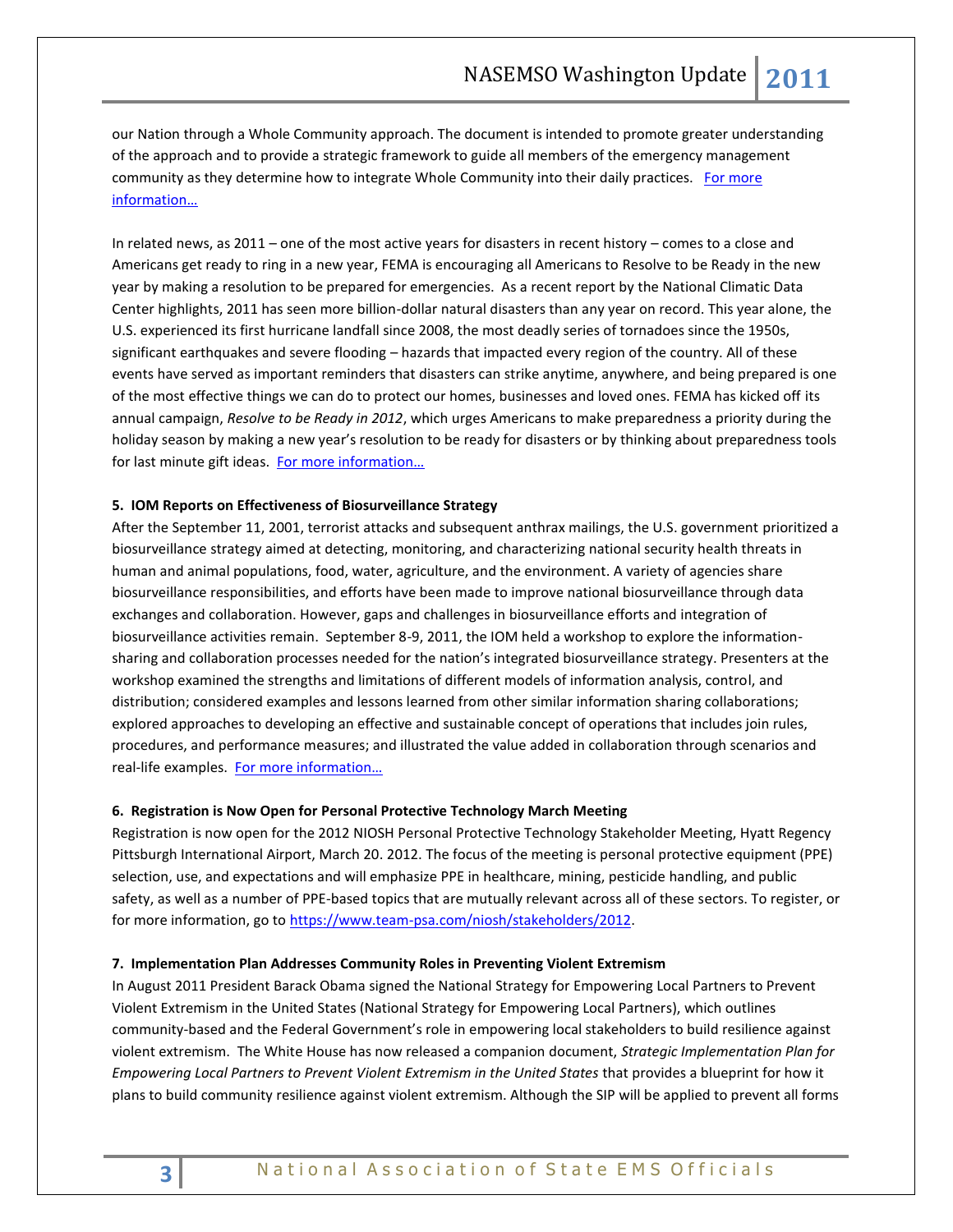of violent extremism, the document prioritizes preventing violent extremism and terrorism that is inspired by al-Qa'ida and its affiliates and adherents, which the 2010 National Security Strategy, the 2011 National Strategy for Counterterrorism, and the National Strategy for Empowering Local Partners identify as the preeminent security threats to our country. For more information...

## **8. FEMA Provides Information for Filing an Appeal Following Earthquake**

Some individuals who registered for federal disaster assistance due to the August 23 earthquake and subsequent aftershocks centered in Virginia may have been denied aid. However, an appeals process exists ensuring that those affected by the earthquake will receive all legally eligible benefits. A description of the FEMA appeal process is now available a[t http://www.fema.gov/news/newsrelease.fema?id=59938.](http://www.fema.gov/news/newsrelease.fema?id=59938)

## **9. Joint Commission Issues SEA on Healthcare Worker Fatigue and Patient Safety**

The Joint Commission has issued a Sentinel Event Alert (SEA) on the relationship between healthcare worker fatigue and patient safety. A substantial number of studies indicating that the practice of extended work hours contributes to high levels of worker fatigue and reduced productivity. These studies and others show that fatigue increases the risk of adverse events, compromises patient safety, and increases risk to personal safety and wellbeing. While it is acknowledged that many factors contribute to fatigue, including but not limited to insufficient staffing and excessive workloads, the purpose of this Sentinel Event Alert is to address the effects and risks of an extended work day and of cumulative days of extended work hours. For more information...

#### **10. Congress Passes Omnibus Appropriations Bill; Averts Government Shutdown**

Congress has passed an "Omnibus" Appropriations bill to complete the Fiscal Year (FY) 2012 Appropriations process. The Omnibus bill is a package of nine remaining appropriations bills funding those federal departments, agencies and programs that were operating under a Continuing Resolution (CR) through December 16, 2011. The final FY 2012 Appropriations bill package includes:

1.) A conference report (House Report 112-331) that contains FY 2012 funding for federal agencies under the remaining nine Appropriations bills;

2.) A bill (H.R. 3672) that provides funding for disaster aid and recovery assistance;

3.) A bill (H. Con. Res. 94) that contains offsets for the disaster funding.

# **HIGHLIGHTS:**

- Homeland Security The legislation includes a total of \$39.6 billion in regular discretionary funding for the Department of Homeland Security (DHS) – a decrease of \$2 billion below last year's level and \$4 billion below the President's request. This funding level will sustain vital security operations, while trimming spending on lower priority programs and providing strong oversight measures. The bill prioritizes funding for frontline security operations, including personnel, intelligence activities, and the acquisition of essential tactical resources. (DHS grant cuts will be major in FY 2012, for FEMA State and Local Programs, \$1.35 billion [\$880 million or 40% reduction from FY 2011].)
- Federal Emergency Management Agency (FEMA) The bill includes \$4.7 billion in regular, base discretionary funding for FEMA – a decrease of \$2.9 billion from last year's level. The bill fully funds Emergency Management Performance Grants at \$350 million and provides \$675 million for firefighting grants. The bill provides \$700 million in base funding for the Disaster Relief Fund (DRF). An additional \$6.4 billion in emergency disaster assistance is provided in a separate Appropriations bill in the three-bill package.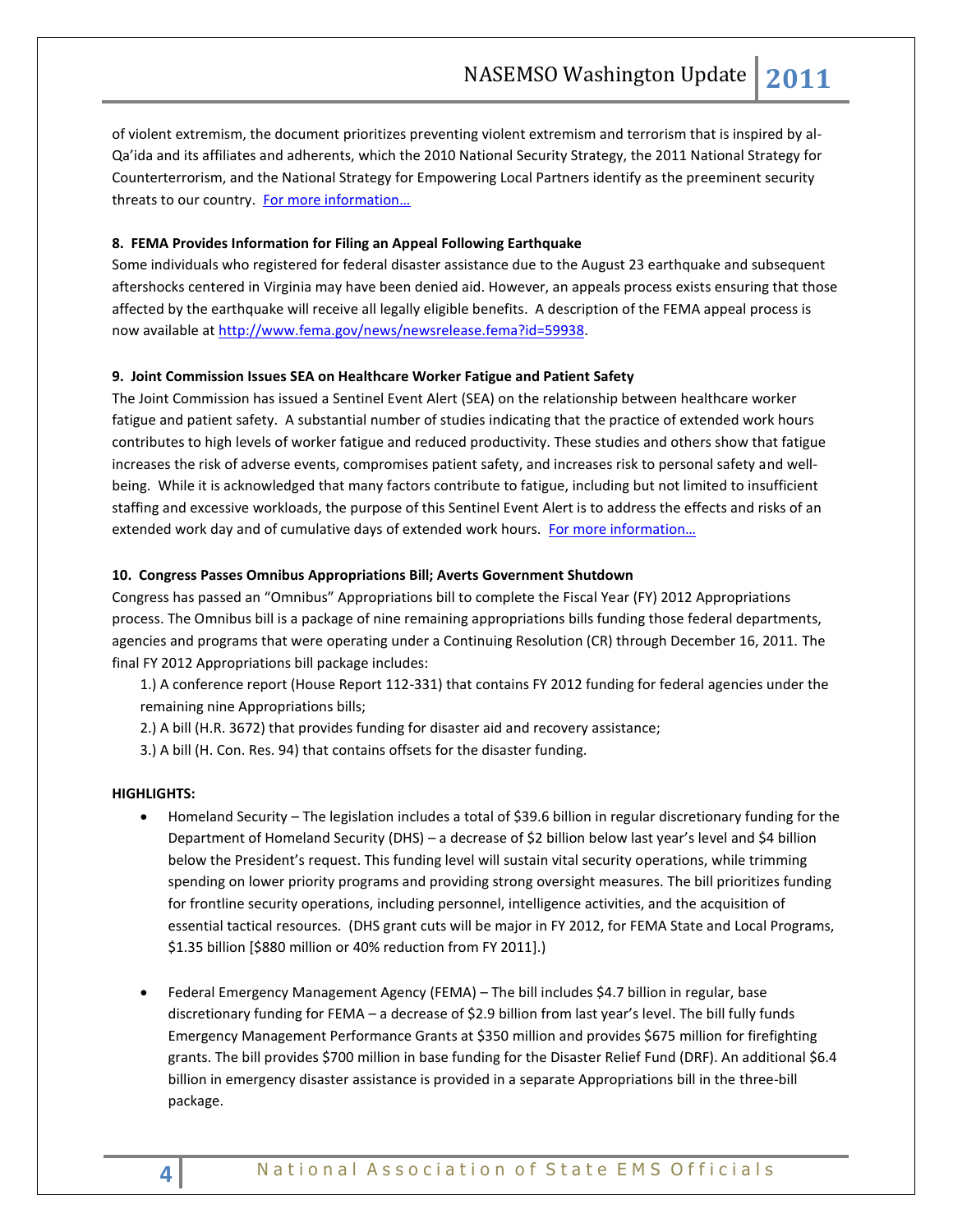- FEMA First Responder Grants A total of \$2.4 billion is provided for FEMA First Responder Grants, \$1 billion below last year's level and \$1.5 billion below the President's request. In addition, the bill requires increased reporting requirements and oversight of existing funds, consolidates disparate programs, and dedicates \$100 million to areas with the greatest risk of terrorist attack.
- Health and Human Services The Department of Health and Human Services receives a total of \$69.7 billion in the bill, which is nearly \$700 million below the last year's level and \$3.4 billion below the President's budget request.
	- o Health Resources and Services Administration (HRSA) The bill funds HRSA at program level of \$6.5 billion, which is \$41 million below last year's level and \$848 million below the budget request. Within this total, Community Health Centers are funded at \$1.6 billion – the same as last year's level.
	- $\circ$  Centers for Disease Control and Prevention (CDC) The legislation includes a program level of \$6.1 billion for the CDC – an increase of \$38 million above last year's level and \$269 million below the President's budget request. Within this total, the legislation funds at \$80 million the Preventive Health and Health Services Block Grant – a program proposed for elimination by the President and the Senate that provides funding to states to address critical public health needs.
	- o National Institutes of Health (NIH) The bill provides NIH with \$30.7 billion in funding, which is \$299 million above last year's level and \$758 million below the President's request. This bill assumes NIH will support the same number of scientifically meritorious research project grants as last year.

Second Bill Summary (H.R. 3672)

- Disaster Funding The second bill in the package provides a total of \$8.1 billion disaster aid and recovery assistance for disaster emergencies.
- FEMA Disaster Relief Fund The bill includes \$6.4 billion for the FEMA Disaster Relief Fund (DRF). This includes funding for fire assistance, emergency declarations, major disasters, surge operations, and disaster readiness support. In addition, these funds will help cover costs from large-scale, previous disasters such as the summer 2011 tornados and Hurricane Irene.

Third Bill Summary (H. Con. Res. 94 )

 Disaster Funding Offset – The third bill contains a legislative provision to offset the funding in H.R. 3672. This offset is funded by a 1.83% across-the-board cut to all FY 2012 base discretionary spending, except the Department of Defense, Military Construction, and Veterans Affairs.

According to the Trust for America's Health (TFAH), here is an update on specific programs that may be of interest in the Omnibus conference agreement for FY2012. Under HHS, the following programs affect pandemic preparedness:

- Overall ASPR funding \$926.7M, up \$13M from FY11
- BARDA \$415M, level from FY11 (President had requested \$665M)
- Hospital Preparedness Program \$375.5M, level with last year
- CDC State & Local Preparedness \$658.9M, a \$6M cut. Within that line, Public Health Emergency Preparedness grants receive \$643.1M, up \$9M from last year. Other programs, such as the academic research centers, are eliminated.
- Strategic National Stockpile \$509M, an \$82M cut from FY11 and \$145.5 below President's request
- CDC Influenza activities (including pandemic) \$159.7M, level with FY11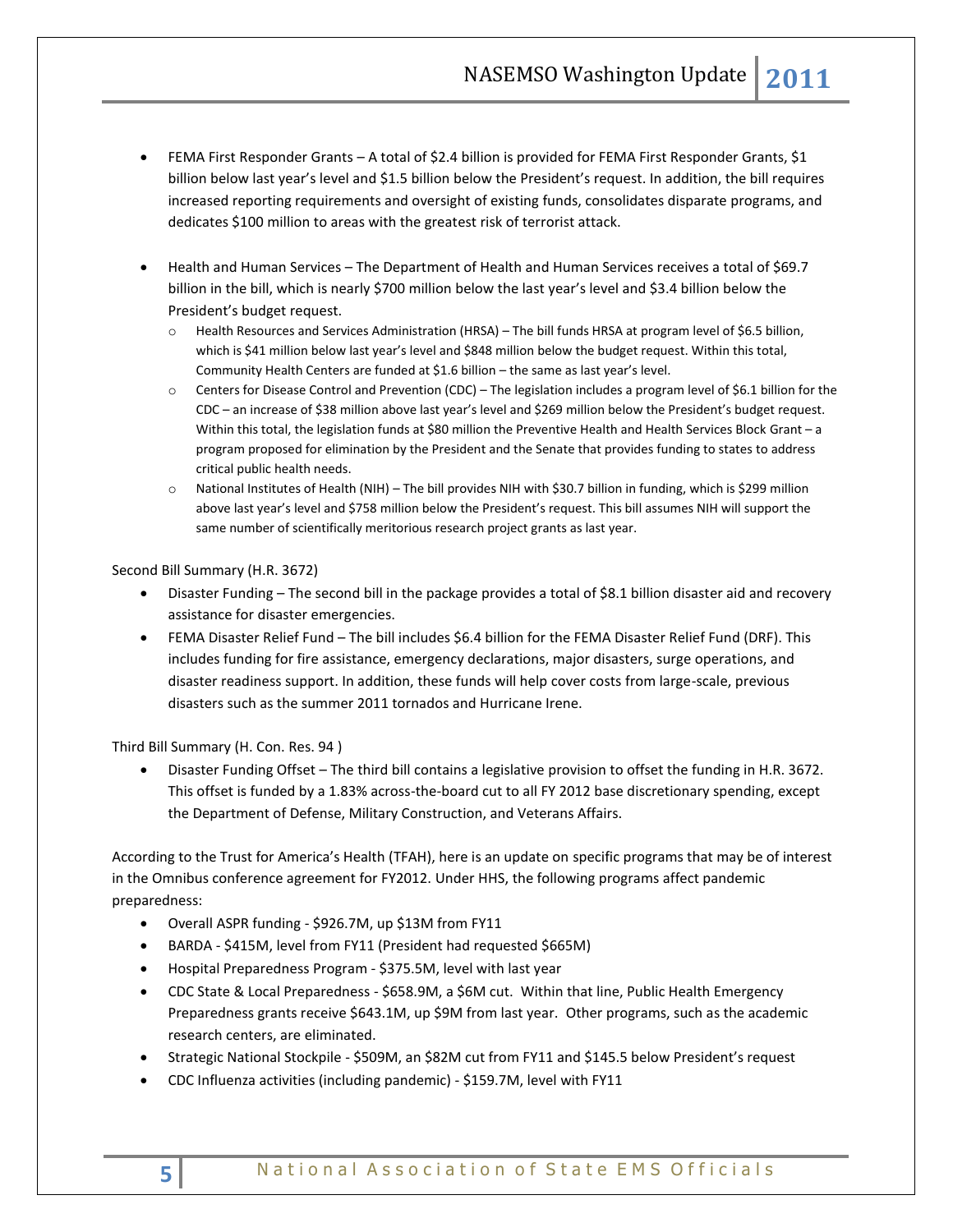Please keep in mind this does not include a .189% across the board cut for HHS discretionary programs. Many of these programs, such as CDC, already sustained historic cuts in FY11, so remaining level or slight increases may appear misleading. Th[e final FY 2012 omnibus bill language](http://rules.house.gov/Media/file/PDF_112_1/legislativetext/HR3671-IH-P6.pdf) and th[e Statement of Managers](http://rules.house.gov/Media/file/PDF_112_1/legislativetext/HR1540crSOM/psConference%20Div%20F%20-%20SOM%20OCR.pdf) that accompanies the FY 2012 omnibus bill (all the details) are now available. The Prevention and Public Health Fund dollars are not specified in the bill or the Statement of Managers. Total CDC program level (discretionary, evaluation tap funding, pandemic flu balance and Emergency Employees Occupational Illness Program -mandatory) at: \$6,124,450 million – this is about \$157 million less than FY 2011. Total discretionary is increased by \$18.7 million.

In related news, a DHS "budget in brief" explanation, published prior to the Omnibus legislation, provides an excellent overview of DHS program and is available here.

### **11. NTSB Votes to Recommend Total Ban on Cell Phone Use While Driving**

In describing the sequence of events during a chain reaction collision involving two school buses, a truck tractor with no trailer, and a pickup truck that resulted in highway fatalities, the National Transportation Safety Board (NTSB) has issued the following recommendations: (1) Ban the nonemergency use of portable electronic devices (other than those designed to support the driving task) for all drivers; (2) use the National Highway Traffic Safety Administration model of high visibility enforcement to support these bans; and (3) implement targeted communication campaigns to inform motorists of the new law and enforcement, and to warn them of the dangers associated with the nonemergency use of portable electronic devices while driving. For more information...

#### **12. FDA Issues Interim Final Rule on Drug Shortages**

In response to President Obama's Executive Order of Oct. 31, 2011, the Obama Administration has issued an interim final rule that will help prevent prescription drug shortages. The rule will require manufacturers that are the only producer of certain critical drugs to report to the Food and Drug Administration all interruptions in manufacturing of products. The rule builds on FDA's current work to ensure Americans have access to the medicine they need. President Obama's Executive Order directed the Food and Drug Administration and Department of Justice to take action to help reduce and prevent drug shortages, protect consumers, and prevent stockpiling and exorbitant pricing of drugs in shortage. Early notification of potential drug shortages is an essential tool in helping FDA work with drug manufacturers, hospitals, doctors, and patients to prevent or mitigate a drug shortage before it becomes a crisis. The FDA has issued an [interim final rule](http://www.gpo.gov/fdsys/pkg/FR-2011-12-19/html/2011-32354.htm) that will require manufacturers that are the only producer of certain drug products to report to the FDA all interruptions in manufacturing of products that are life supporting, life sustaining, or intended for use in the prevention of a debilitating disease or condition. This interim final rule is effective January 18, 2012. Interested persons can submit either electronic or written comments on the provisions by February 17, 2012. For more information...

#### **13. FDA Approves Marketing of Hand-Held Device for Detecting ICH**

The U.S. Food and Drug Administration (FDA) has approved marketing of the first hand-held device intended to aid in the detection of life-threatening bleeding in the skull called intracranial hematomas, using near-infrared spectroscopy. The device, called the Infrascanner Model 1000, can help health care providers identify patients with critical head injuries who need an immediate brain imaging study. The Infrascanner, Model 1000, uses a scanner that directs near-infrared light, a wavelength of light that can penetrate tissue and bone, into the skull. Blood from intracranial hematomas absorbs the light differently than other areas of the brain. The scanner detects differences in light absorption (optical density) and transmits the information wirelessly to a display on a hand-held computer. By comparing the optical density from a series of scans of specific areas on both sides of the skull, a trained health care provider can use the information provided by the device, in conjunction with other clinical information, to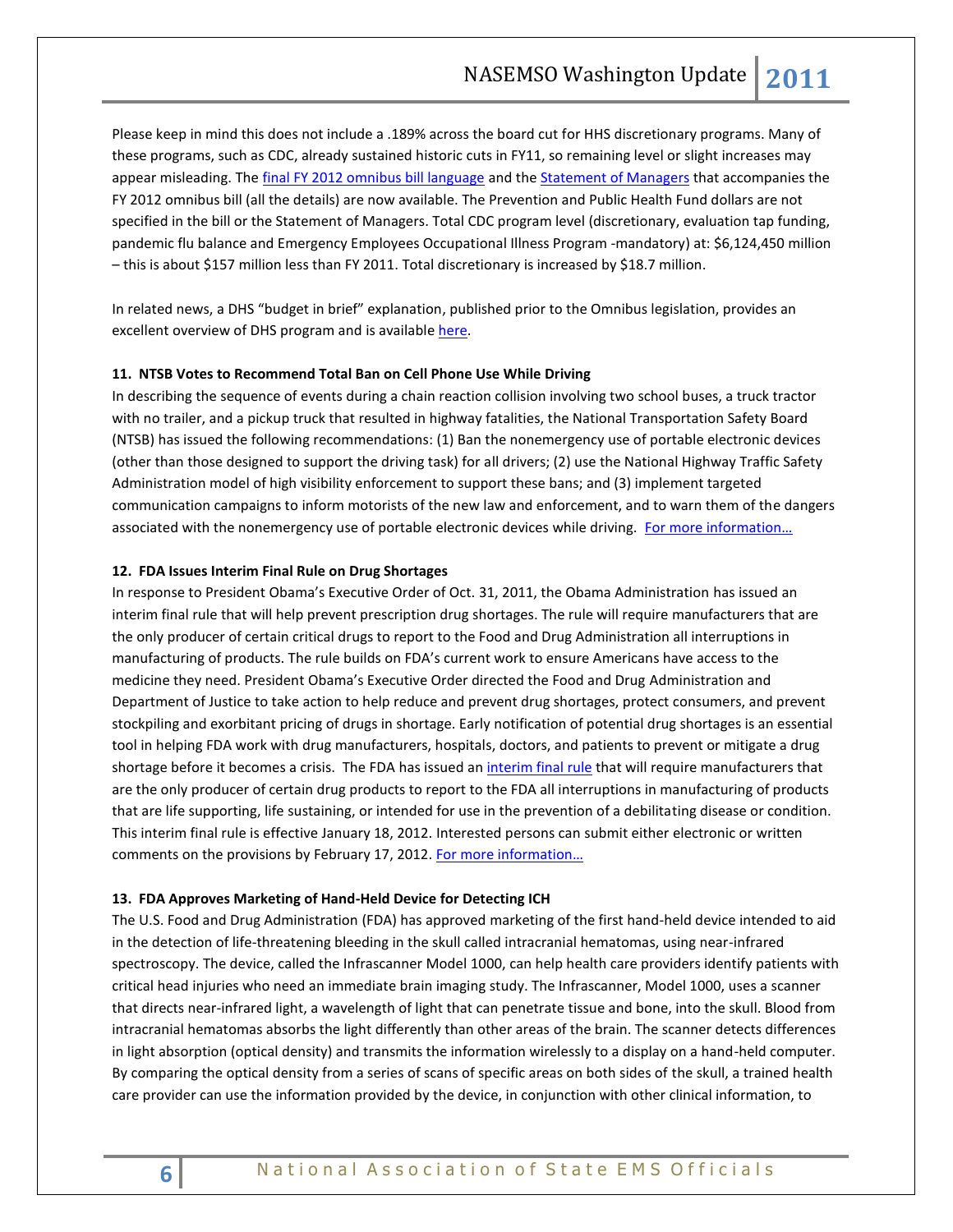determine the likelihood of an intracranial hematoma and the need for further diagnostic procedures, such as a computed tomography (CT) scan. For more information...

## **14. US Highway Deaths Lowest Since 1949**

U.S. Transportation Secretary Ray LaHood recently announced updated 2010 fatality and injury data showing that highway deaths fell to 32,885 for the year, the lowest level since 1949. The record-breaking decline in traffic fatalities occurred even as American drivers traveled nearly 46 billion more miles during the year, an increase of 1.6 percent over the 2009 level. The updated information released by the Department of Transportation's National Highway Traffic Safety Administration (NHTSA) indicates 2010 also saw the lowest fatality rate ever recorded, with 1.10 deaths per 100 million vehicle miles traveled in 2010, down from 1.15 deaths per 100 million vehicle miles traveled in 2009. Other key statistics include:

- Fatalities declined in most categories in 2010, including for occupants of passenger cars and light trucks (including SUVs, minivans and pickups).
- Deaths in crashes involving drunk drivers dropped 4.9 percent in 2010, taking 10,228 lives compared to 10,759 in 2009.
- Fatalities rose among pedestrians, motorcycle riders, and large truck occupants.

NHTSA also unveiled a new measure of fatalities related to distracted driving, called "distraction-affected crashes." Introduced for 2010 as part of a broader effort by the agency to refine its data collection to get better information about the role of distraction in crashes, the new measure is designed to focus more narrowly on crashes in which a driver was most likely to have been distracted. While NHTSA's Fatality Analysis Reporting System (FARS) previously recorded a broad range of potential distractions, such as careless driving and cell phone present in the vehicle, the new measure focuses on distractions that are most likely to affect crash involvement, such as distraction by dialing a cellular phone or texting and distraction by an outside person/event. New data released by NHTSA using its refined methodology show an estimated 3,092 fatalities in distraction-affected crashes in 2010.

- **[Click here to view the latest 2010 FARS data](http://links.govdelivery.com/track?type=click&enid=ZWFzPTEmbWFpbGluZ2lkPTIwMTExMjA4LjQzMzYzODEmbWVzc2FnZWlkPU1EQi1QUkQtQlVMLTIwMTExMjA4LjQzMzYzODEmZGF0YWJhc2VpZD0xMDAxJnNlcmlhbD0xNjc5ODg3OCZlbWFpbGlkPXJvYmluc29uQG5hc2Vtc28ub3JnJnVzZXJpZD1yb2JpbnNvbkBuYXNlbXNvLm9yZyZmbD0mZXh0cmE9TXVsdGl2YXJpYXRlSWQ9JiYm&&&100&&&http://www-nrd.nhtsa.dot.gov/Pubs/811552.pdf)**
- **[Click here to view the new electronic device survey](http://links.govdelivery.com/track?type=click&enid=ZWFzPTEmbWFpbGluZ2lkPTIwMTExMjA4LjQzMzYzODEmbWVzc2FnZWlkPU1EQi1QUkQtQlVMLTIwMTExMjA4LjQzMzYzODEmZGF0YWJhc2VpZD0xMDAxJnNlcmlhbD0xNjc5ODg3OCZlbWFpbGlkPXJvYmluc29uQG5hc2Vtc28ub3JnJnVzZXJpZD1yb2JpbnNvbkBuYXNlbXNvLm9yZyZmbD0mZXh0cmE9TXVsdGl2YXJpYXRlSWQ9JiYm&&&101&&&http://www-nrd.nhtsa.dot.gov/Pubs/811517.pdf)**
- **[Click here to view the new telephone distraction survey summary](http://links.govdelivery.com/track?type=click&enid=ZWFzPTEmbWFpbGluZ2lkPTIwMTExMjA4LjQzMzYzODEmbWVzc2FnZWlkPU1EQi1QUkQtQlVMLTIwMTExMjA4LjQzMzYzODEmZGF0YWJhc2VpZD0xMDAxJnNlcmlhbD0xNjc5ODg3OCZlbWFpbGlkPXJvYmluc29uQG5hc2Vtc28ub3JnJnVzZXJpZD1yb2JpbnNvbkBuYXNlbXNvLm9yZyZmbD0mZXh0cmE9TXVsdGl2YXJpYXRlSWQ9JiYm&&&102&&&http://www.nhtsa.gov/staticfiles/traffic_tech/tt407.pdf)**
- **[Click here to view the full report](http://links.govdelivery.com/track?type=click&enid=ZWFzPTEmbWFpbGluZ2lkPTIwMTExMjA4LjQzMzYzODEmbWVzc2FnZWlkPU1EQi1QUkQtQlVMLTIwMTExMjA4LjQzMzYzODEmZGF0YWJhc2VpZD0xMDAxJnNlcmlhbD0xNjc5ODg3OCZlbWFpbGlkPXJvYmluc29uQG5hc2Vtc28ub3JnJnVzZXJpZD1yb2JpbnNvbkBuYXNlbXNvLm9yZyZmbD0mZXh0cmE9TXVsdGl2YXJpYXRlSWQ9JiYm&&&103&&&http://www.nhtsa.gov/staticfiles/nti/pdf/811555.pdf)**

## **15. NHTSA Issues Statement on Risk of Defect Investigation**

This past May, the National Highway Traffic Safety Administration (NHTSA) crashed a Chevy Volt in a New Car Assessment Program (NCAP) test designed to measure the vehicle's ability to protect occupants from injury in a side collision. During that test, the vehicle's battery was damaged and the coolant line was ruptured. When a fire involving the test vehicle occurred more than three weeks after it was crashed, the agency concluded that the damage to the vehicle's lithium-ion battery during the crash test led to the fire. Since that fire incident, NHTSA has taken a number of steps to gather additional information about the potential for fire in electric vehicles involved in a crash, including working with the Department of Energy and the Department of Defense — in close coordination with experts from General Motors — to complete rigorous tests of the Volt's lithium-ion batteries. NHTSA recently issued a statement describing the potential hazard, including recommendations. For more information...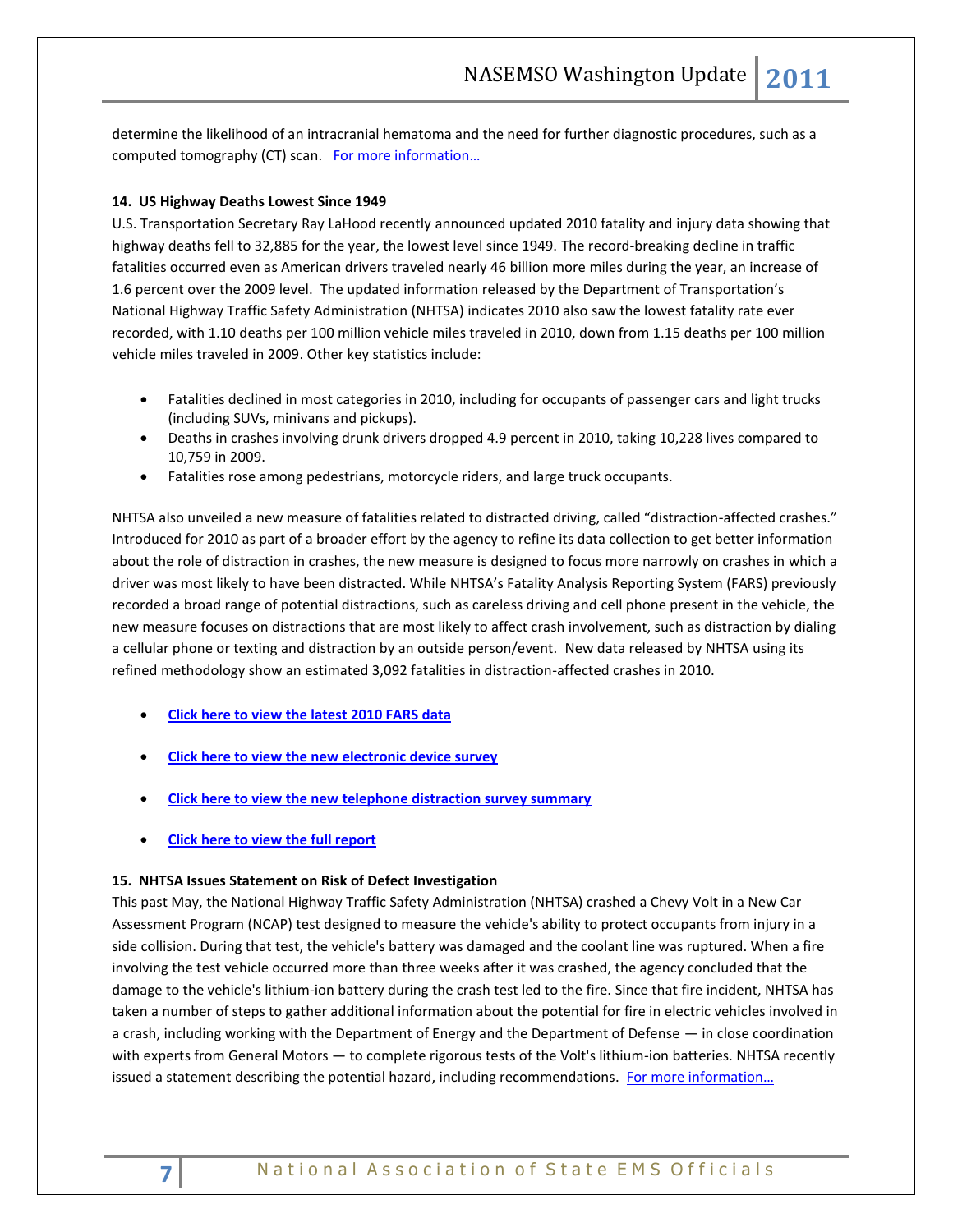#### **16. CMS Proposes Regulation on Reporting Payments or Transfers of Value**

The Centers for Medicare and Medicaid Services (CMS) today published a proposed rule that would require applicable manufacturers of drugs, devices, biologicals, or medical supplies covered by Medicare, Medicaid or the Children's Health Insurance Program (CHIP) to report annually to the Secretary certain payments or transfers of value provided to physicians or teaching hospitals ("covered recipients") above a \$10 minimum threshold. In addition, applicable manufacturers and applicable group purchasing organizations (GPOs) are required to report annually certain physician ownership or investment interests. The Secretary is required to publish applicable manufacturers' and applicable GPOs' submitted payment and ownership information on a public Web site. To be assured consideration, comments must be received no later than 5 p.m. Eastern Standard Time on **February 17, 2012**. [For more information…](http://www.gpo.gov/fdsys/pkg/FR-2011-12-19/pdf/2011-32244.pdf)

## **17. EMS Culture of Safety Draft 2 Available for Comment**

EMS has been identified as a high-risk industry and safety impacts more than just EMS personnel. Safety in EMS affects our patients, EMS responders, and the public and includes factors such as vehicle operations, medical errors, infectious diseases, scene safety and responder health and fitness, just to name a few. Now, a three-year cooperative agreement between the National Highway Traffic Safety Administration (NHTSA), with support from the Health Resources and Services Administration's (HRSA) EMS for Children (EMSC) Program, and the American College of Emergency Physicians (ACEP) has brought together representatives from national EMS and fire organizations to develop a national EMS "Culture of Safety" Strategy. Draft 2 of the Strategy is now available for comment. [For more information…](http://www.emscultureofsafety.org/)

#### **18. Community Paramedic Handbook Available from Program Sponsors**

The Western Eagle County Health Services District and the North Central EMS Institute are pleased to announce the availability of the Community Paramedic Program Handbook. The handbook is designed to be used by paramedic services or a community as a planning guide to develop a Community Paramedic program. It is a comprehensive resource that includes information on Planning to Plan; Assessing Program Feasibility; Considering State Regulations; Making the Internal Commitment; Securing Key Partner Commitment; Determining how to Provide Medical Direction; Assessing Community Needs; Determining Program Scope; Services to Provide; Developing Personnel; Budgeting; Engaging the Community; Developing Policies and Procedures; Planning and Implementing Training; Developing an Evaluation Plan; Beginning Operations; and, Evaluating the Pilot Phase. If that weren't enough, there are several chapters in the appendix that contain forms and tools that can be used throughout the process and after the beginning of operations. [Click here](http://communityparamedic.org/CPProgramHandbook.aspx) to go to the webpage to download the manual, or go to [www.communityparamedic.org](http://www.communityparamedic.org/) and then click on CP Program Handbook.

#### **19. Joint Commission Posts Field Review Opportunities**

There is growing concern related to the overuse of various treatments, procedures, and tests in health care. The Joint Commission defines overuse as the use of a health service in circumstances where the likelihood of benefit is negligible and, therefore, the patient faces only the risk of harm. Seen from this perspective, overuse is a safety and quality problem. Additionally, research has demonstrated that overuse occurs with significant frequency in the United States. To address this serious safety and quality problem, The Joint Commission is proposing a new National Patient Safety Goal (NPSG) on the topic of overuse and is seeking input from the field by January 24, 2012.

- Proposed NPSG addressing overuse of treatments, procedures, and tests for Critical Access Hospitals
- [Proposed NPSG addressing overuse of treatments, procedures, and tests for Hospitals](http://www.jointcommission.org/assets/1/6/HAP_NPSG_Overuse_Rpt_2011-11-14.pdf)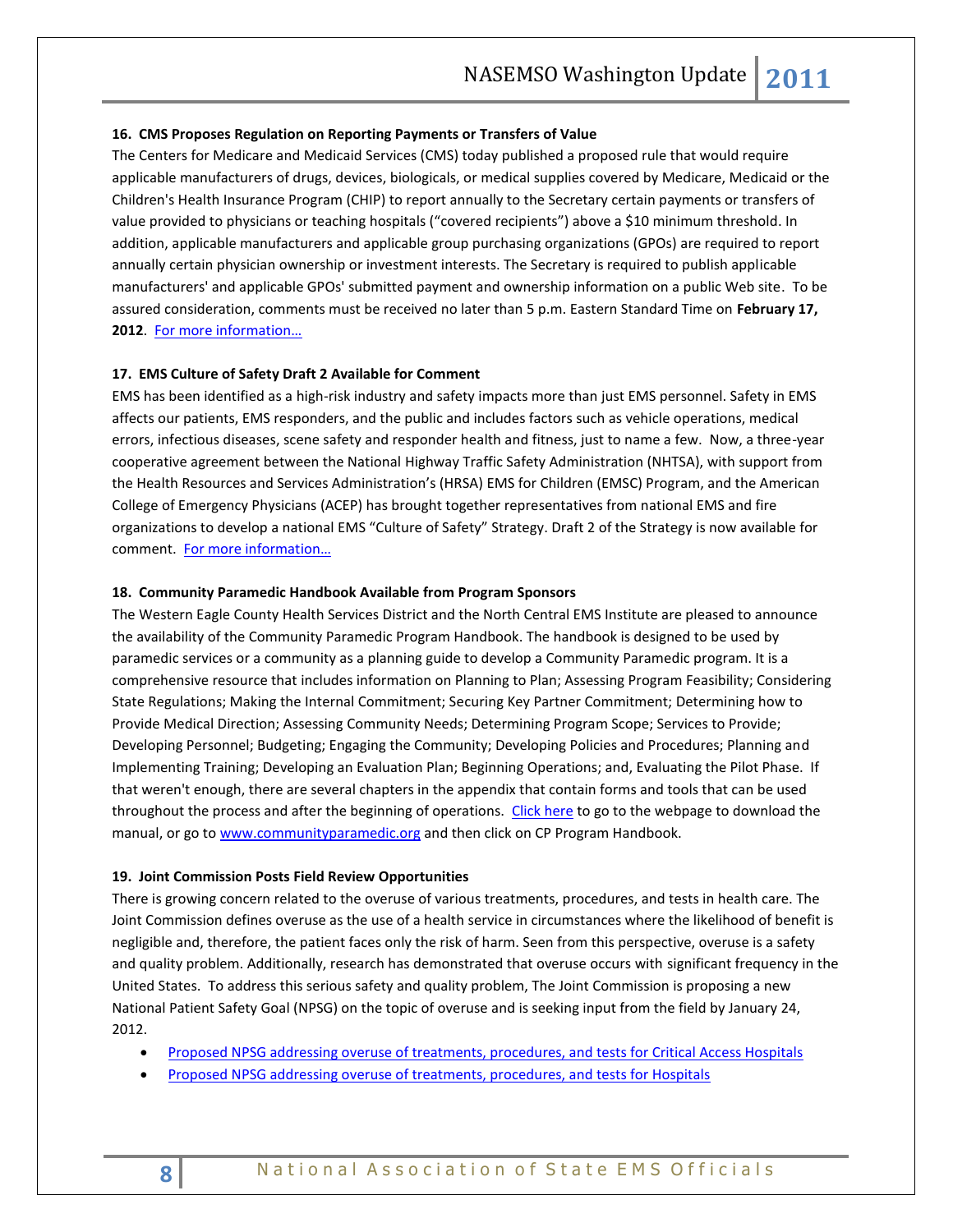In related news, the Joint Commission is revising standards for the Hospital accreditation program that relate to patient flow issues and the safe care of patients awaiting admission or transfer, including patients with psychiatric emergencies. Comments on the Revision are being accepted until January 20, 2012. For more information on [current field reviews…](http://www.jointcommission.org/standards_information/field_reviews.aspx?StandardsFieldReviewId=18)

**20. O'Brien DJ, Walsh DW, Terriff CM, Hall AH:** *Empiric management of cyanide toxicity associated with smoke inhalation.* Prehosp Disaster Med 2011;26(4):1–9. Enclosed-space smoke inhalation is the fifth most common cause of all unintentional injury deaths in the United States. Increasingly, cyanide has been recognized as a significant toxicant in many cases of smoke inhalation. However, it cannot be emergently verified. Failure to recognize the possibility of cyanide toxicity may result in inadequate treatment. Findings suggestive cyanide toxicity include: (1) a history of an enclosed-space fire scene in which smoke inhalation was likely; (2) the presence of oropharyngeal soot or carbonaceous expectorations; (3) any alteration of the level of consciousness, and particularly, otherwise inexplicable hypotension (systolic blood pressure ≤90 mmHg in adults). Prehospital studies have demonstrated the feasibility and safety of empiric treatment with hydroxocobalamin for patients with suspected smoke inhalation cyanide toxicity. Although United States Food and Drug Administration (FDA) approved since 2006, the lack of efficacy data has stymied the routine use of this potentially lifesaving antidote. Based on a literature review and on-site observation of the Paris Fire Brigade, emergency management protocols to guide empiric and early hydroxocobalamin administration in smoke inhalation victims with high-risk presentations are proposed. For more information...

**21. Stewart, K. E., Cowan, L. D., Thompson, D. M., Sacra, J. C. and Albrecht, R. (2011),** *Association of Direct Helicopter Versus Ground Transport and In-hospital Mortality in Trauma Patients: A Propensity Score Analysis.* Academic Emergency Medicine, 18: 1208–1216. **Objectives:** Helicopter emergency medical services (HEMS) transport of trauma patients has been used for decades. Its use, however, is still a subject of debate, including issues such as high costs, increasing numbers of crashes, and conflicting results regarding effectiveness in reducing mortality. The aim of this study was to examine whether mode of transport (HEMS vs. ground EMS) is independently associated with mortality among trauma patients transported directly from the scene of injury to definitive care. **Conclusions:** Helicopter EMS transport was associated with a decreased hazard of mortality among certain patients transported from the scene of injury directly to definitive care. Refinements in scene triage and transport guidelines are needed to more effectively select patients that may benefit from HEMS transport from those unlikely to benefit. [For more information](http://onlinelibrary.wiley.com/doi/10.1111/j.1553-2712.2011.01207.x/abstract) (subscription required for full access)...

**22. Mollberg et al.** *The Consequences of Noncompliance With Guidelines for Withholding or Terminating Resuscitation in Traumatic Cardiac Arrest Patients***.** Journal of Trauma-Injury Infection & Critical Care: October 2011 - Volume 71 - Issue 4 - pp 997-1002. Background: The validity of current guidelines regarding resuscitation of patients in traumatic cardiopulmonary arrest (TCPA) and the ability of emergency medical services (EMS) to appropriately apply them have been called into question. The purpose of this study is to demonstrate the consequences of violating the current published guidelines and whether EMS personnel were able to accurately identify patients in TCPA. Conclusions: Our data support the current guidelines regarding the withholding or termination of resuscitation of patients in prehospital TCPA and represent the largest series to date on this topic. EMS personnel were able to accurately determine traumatic cardiac arrest in the field in this series. Violation of the current guidelines resulted in six patients being resuscitated to a neurologically devastated state. No loss of neurologically intact survivors would have resulted had strict adherence to the guidelines been maintained. For [more information](http://journals.lww.com/jtrauma/Abstract/2011/10000/The_Consequences_of_Noncompliance_With_Guidelines.33.aspx) (subscription required for full access)...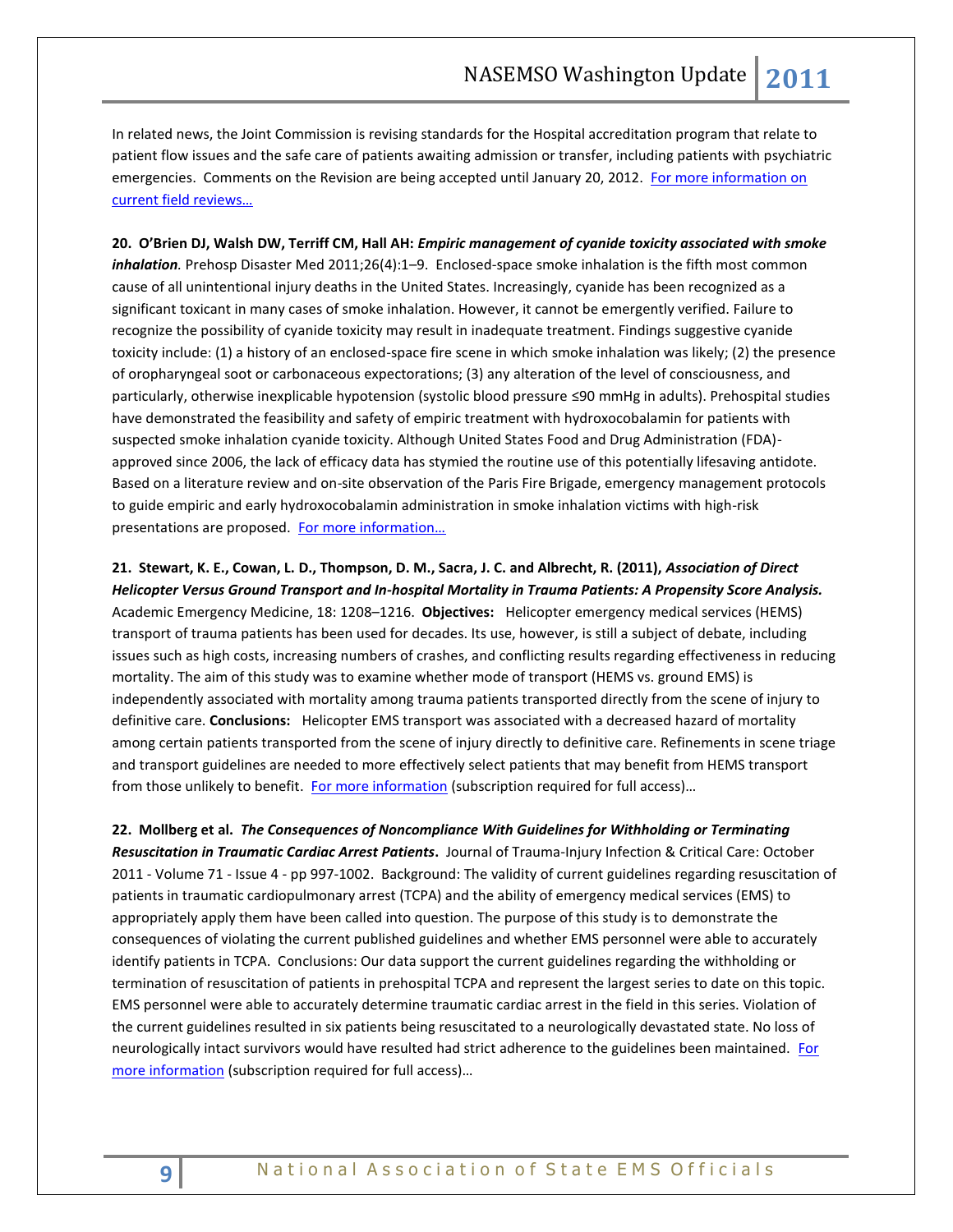**23. Niranjan Kissoon MD for the Task Force for Pediatric Emergency Mass Critical Care.** *Deliberations and recommendations of the Pediatric Emergency Mass Critical Care Task Force: Executive summary.* Pediatric Critical Care Medicine: November 2011 - Volume 12 - Issue 6 - pp S103-S108. "Despite difficult challenges during responses to the terrorist attacks of September 11, 2001, Hurricane Katrina, and the 2009 Pandemic Influenza A/H1N1 and severe acute respiratory syndrome outbreaks, no North American emergency to date has overwhelmed intensive care unit (ICU) services on a widespread basis since the modern development of the field of critical care. To deal with very large emergencies involving many patients whose survival depends on immediate access to intensive care, an international Task Force for Mass Critical Care proposed recommendations in January 2007 to extend critical care resources for the adult population, referred to as the Emergency Mass Critical Care (EMCC) approach." Outline: Treatment and Triage Recommendations for PEMCC; PEMCC in Pediatric Hospitals; PEMCC in Non-Pediatric Hospitals; Supplies and Equipment for PEMCC; Neonatal and Pediatric Regionalized Systems in PEMCC; States and Regions; Federal; Education in a PEMCC Setting; PEMCC: The Role in Community Preparedness; Legal Considerations; Focus on Family-Centered Care; Family-Centered Care in EMS Care of Children; FCC in Emergency Departments and ICUs in a Mass Event; FCC in Alternative Sites; Ethical Issues in PEMCC; The Reality of PEMCC in Developing Worlds. For more information...

**24. Blanchard, Ian E et al.** *Emergency Medical Services Response Time and Mortality in an Urban Setting* Prehospital Emergency Care, Volume 16, Number 1, December 2011 , pp. 142-151(10) **Objective:** To explore whether an 8-minute EMS response time was associated with mortality. **Conclusions:** These results call into question the clinical effectiveness of a dichotomous 8-minute ALS response time on decreasing mortality for the majority of adult patients identified as having a life-threatening event at the time of the 9-1-1 call. However, this study does not suggest that rapid EMS response is undesirable or unimportant for certain patients. This analysis highlights the need for further research on who may benefit from rapid EMS response, whether these individuals can be identified at the time of the 9-1-1 call, and what the optimum response time is. [For more information](http://www.ingentaconnect.com/content/apl/upec/2011/00000016/00000001/art00017) (subscription required for full access)…

## **UPCOMING EVENTS**

## **\*\*\*STATEWIDE EMS CONFERENCES\*\*\***

\*ITLS Ohio Emergency Care Conference. February 23 - 26, 2012 Crowne Plaza Columbus North Columbus, Ohio. [For more information…](http://www.publicsafety.ohio.gov/links/MR2011/2012%20ECC%20Brochure%20WEB.pdf)

\*2012 Arizona Pediatric Symposium. February 27, 2012 Prescott, Arizona. [www.azpedsems.com.](http://www.azpedsems.com/) [For more](http://www.azdhs.gov/bems/pdf/conf/2012PediatricSymposium.pdf)  [information…](http://www.azdhs.gov/bems/pdf/conf/2012PediatricSymposium.pdf)

\*42nd Annual Wyoming Trauma Conference. August 16-19, 2012 Little America Hotel and Resort Cheyenne, Wyoming Sponsored by the Wyoming Office of EMS contact Beth Hollingworth at: [beth.hollingworth@wyo.gov](mailto:beth.hollingworth@wyo.gov) or 307-777-7955 For more information...

\*Pennsylvania's 35th Annual Statewide EMS Conference and 2nd Annual Pediatric Emergency Care Symposium will be held August 16-17, 2011 at the Lancaster County Convention Center & Marriott in Lancaster, PA. More information, including a call for speakers and exhibitor information, will be posted as it becomes available to [www.pehsc.org,](http://www.pehsc.org/)

New York State EMS Conference-Vital Signs. October 18-21, 2012 in Syracuse NY. [For more information…](http://www.vitalsignsconference.com/)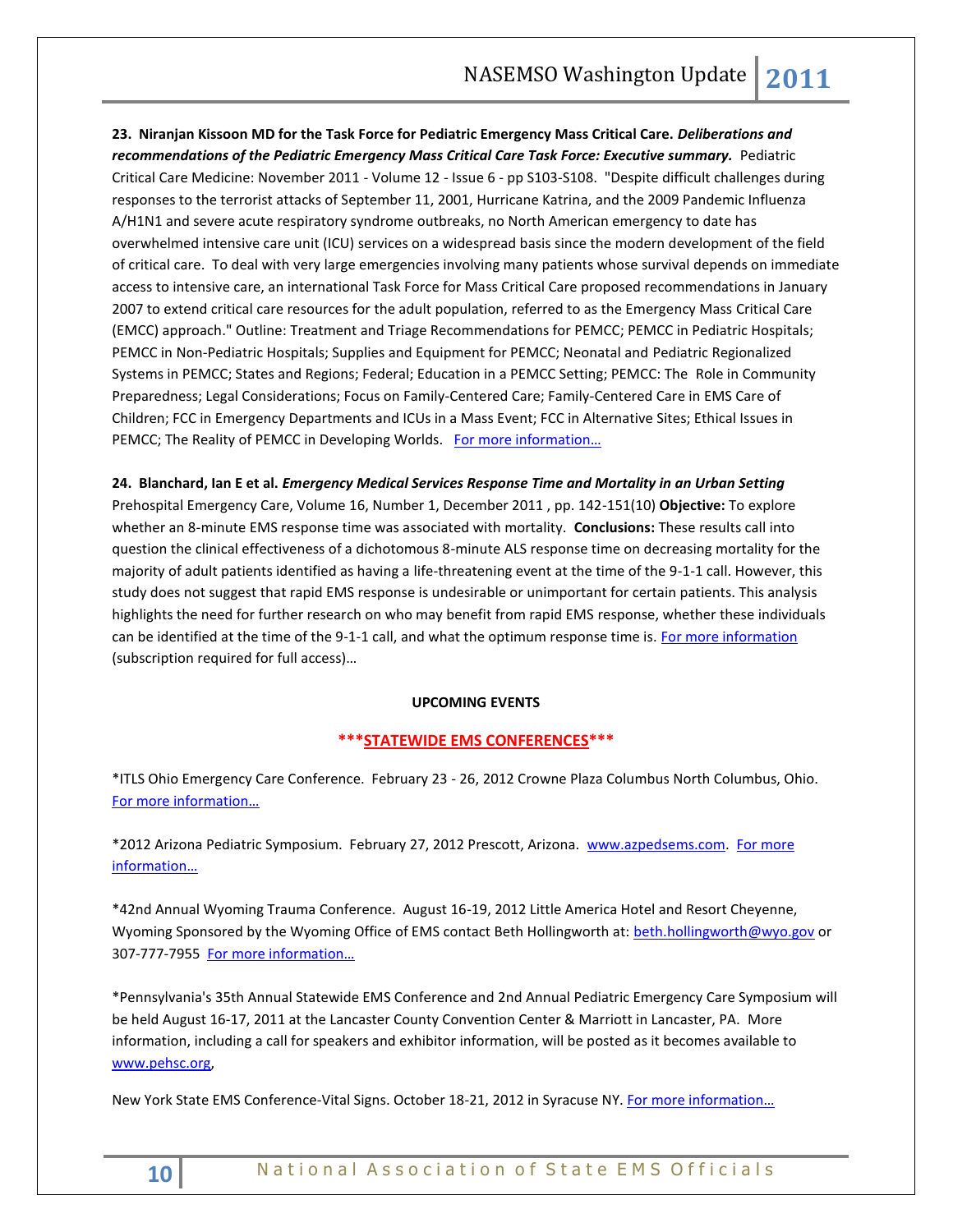New Jersey Statewide Conference on EMS. November 1 -4 2012 Sheraton, Atlantic City, NJ. For more information, please visit www.NJEMSConference.com

### **\*\*\*National Conferences and Special Meetings\*\*\***

CoAEMSP Accreditation Workshop: STEPS TO SUCCESS. January 9-10, 2012. Dallas, TX. For more information...

NAEMSP Annual Meeting. January 12-14, 2012. JW Starr Pass Resort, Tucson, AZ. [For more information…](http://www.naemsp.org/meetings.html)

AAEM 18th Annual Scientific Assembly. February 8-10, 2012 Hotel del Coronado. San Diego, California. [For more](http://www.aaem.org/education/scientificassembly/)  [information…](http://www.aaem.org/education/scientificassembly/)

2012 National Health Policy Conference. February 13-14, 2012. JW Marriott, Washington, DC. This conference provides clarity on the critical health care issues and priorities for the upcoming year. In its twelfth year, the NHPC continues to deliver a program with insider perspectives from health policy leaders to an audience that includes researchers, policy experts, and advocates. Plenary sessions feature perspective from the current administration, Congress, the states and the business community while breakout sessions delve into the details of specific challenges by convening experts with varied, and sometimes conflicting, views. [Featured topics](http://www.academyhealth.org/Events/events.cfm?ItemNumber=2568&navItemNumber=2012) include state perspectives on ACA implementation, redefining the public health sector, and challenges specific to the military health care system. [Register](http://academyhealth.org/content.cfm?ItemNumber=1569&navItemNumber=2017) today to take advantage of networking opportunities, ask direct questions, and find out what's in store for health policy in 2012.

Emergency Nurses Association Leadership Conference. February 22-26, 2012. New Orleans Convention Center. New Orleans, LA. [For more information…](http://www.ena.org/coursesandeducation/conferences/Pages/Default.aspx)

EMS Today. JEMS Conference and Exposition. February 28-March 3, 2012. Baltimore Convention Center, Baltimore MD. [For more information…](http://www.emstoday.com/)

Emergency Medical Services Systems, Safety Strategies and Solutions Summit. February 29, 2012, Institute of Medicine's Keck Center, Washington, D.C. As with past TRB EMS Summits, participation will be both onsite and via a virtual live Webinar. For more information...

12<sup>th</sup> Annual John M. Templeton, Jr. Pediatric Trauma Symposium. March 2-3, 2012. Union League of Philadelphia. [For more information…](http://www.chop.edu/professionals/educational-resources/continuing-medical-education/cme.html)

Fire Rescue Med. May 5-8, 2012. The Orleans, Las Vegas, NV. [For more information…](http://www.iafc.org/frm)

NASEMSO Mid-Year Meeting. May 6-8, 2012, Bethesda, MD. For more information...

EMSC Grantee Meeting. May 8-11, 2012, at the Hyatt Regency Bethesda in Bethesda, MD. For more information...

ACEP's Leadership & Advocacy Conference. May 20-23, 2012 Omni Shoreham - Washington, DC. For more [informatio](http://www.acep.org/)n…

Pinnacle 2012. July 16-20, 2012. Cheyenne Mountain Hotel, Colorado Springs, CO. For more information...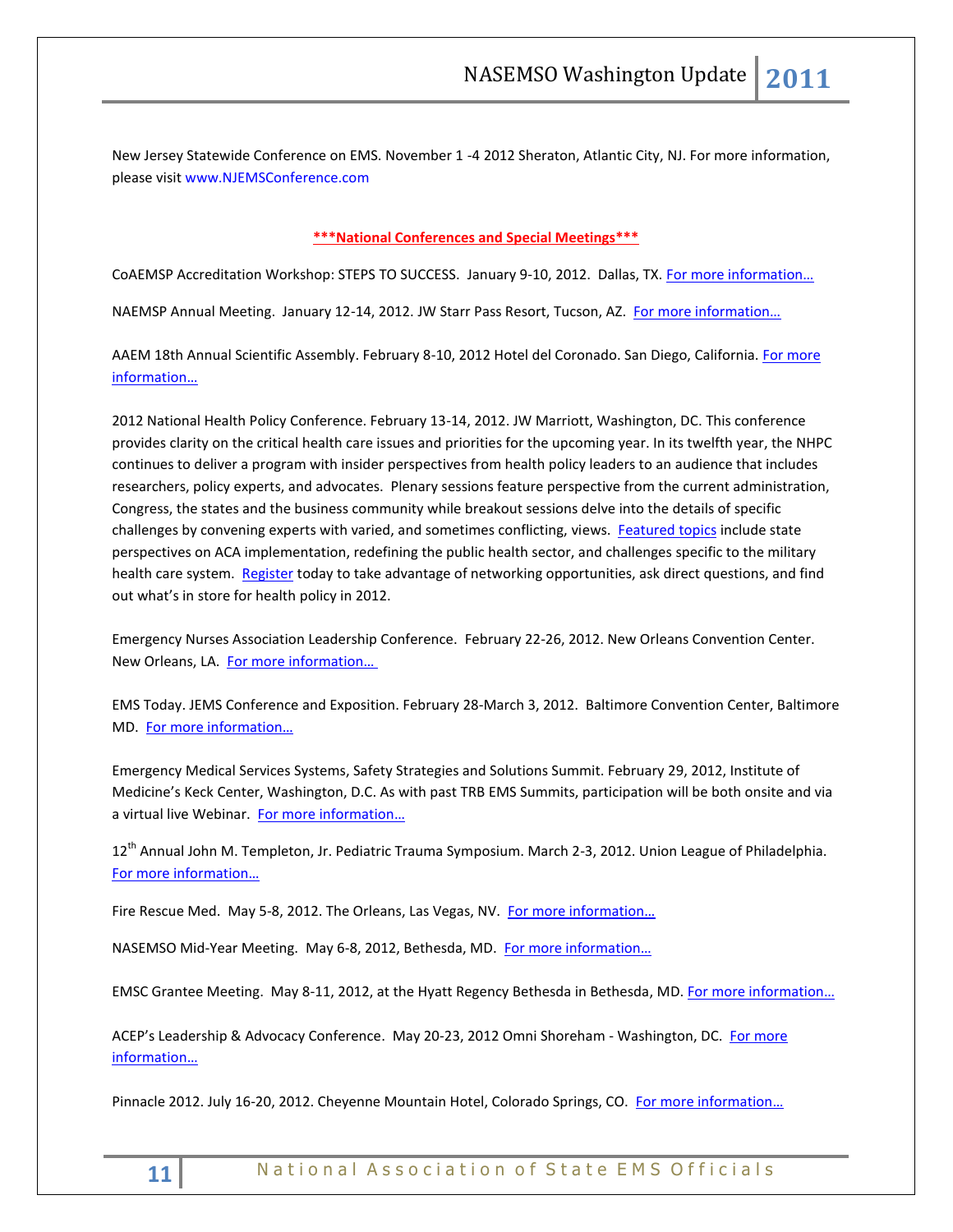NAEMSE Annual Symposium and Trade Show. August 6-11, 2012. Coronado Springs Resort, Orlando, FL. For more [information…](http://www.naemse.org/symposium)

ENA Annual Meeting. September 11-15, 2012. San Diego Convention Center, San Diego, CA. [For more](http://www.ena.org/coursesandeducation/conferences/Pages/Default.aspx)  inform[ation…](http://www.ena.org/coursesandeducation/conferences/Pages/Default.aspx)

Emergency Cardiovascular Care Update. September 11-15, 2012. Rosen Shingle Creek, Orlando, FL. For more [information…](http://www.eccu2012.com/)

NASEMSO Annual Meeting. September 24-28, 2012, The Grove Hotel, Boise, ID. [For more information…](http://www.nasemso.org/)

ACEP Scientific Assembly. October 8-11, 2012. Denver, CO. For more information...

Air Medical Transport Conference. October 22-24, 2012. Seattle, WA. [For more information…](http://www.aams.org/)

EMSWorld Expo. October 29-November 2, 2012. New Orleans, LA. [For more information…](http://emsworldexpo.com/)

1<sup>st</sup> Annual World Trauma Symposium. November 1, 2012. New Orleans, LA. For more information...

See more EMS Events on NASEMSO's web site at <http://www.nasemso.org/Resources/Calendar/index.asp>

## **NASEMSO Staff Contacts**

Elizabeth B. Armstrong, CAE, MAM / Executive VP (703) 538-1799 ext. 8 - [armstrong@nasemso.org](mailto:armstrong@nasemso.org)

Dia Gainor/Executive Director (703) 538-1799 ext. 7 Email: [Dia@nasemso.org](mailto:Dia@nasemso.org)

Sharon Kelly / Executive Assistant (703) 538-1799 ext. 2 - [kelly@nasemso.org](mailto:kelly@nasemso.org)

Kathy Robinson / Program Manager (703) 538-1799 ext. 4 – [robinson@nasemso.org](mailto:robinson@nasemso.org) Kevin McGinnis/Program Manager (571) 749-7217 - Email: [mcginnis@nasemso.org](mailto:mcginnis@nasemso.org)

Leslee Stein-Spencer/Program Manager Email: [Stein-Spencer@nasemso.org](mailto:Stein-Spencer@nasemso.org)

Mary Hedges/Program Manager Email: [Hedges@nasemso.org](mailto:Hedges@nasemso.org)

Karen Thompson / Web Site Content Manager (828) 693-5045 - Email: [thompson@nasemso.org](mailto:thompson@nasemso.org)

National Association of State EMS Officials 201 Park Washington Court Falls Church VA 22046 Phone: (703) 538-1799 Fax: (703) 241-5603 Website: [www.nasemso.org](http://www.nasemso.org/)

**The material contained in this newsletter is for informational purposes only. NASEMSO does not support, endorse, or recommend any position, product, or service unless explicitly stated.**